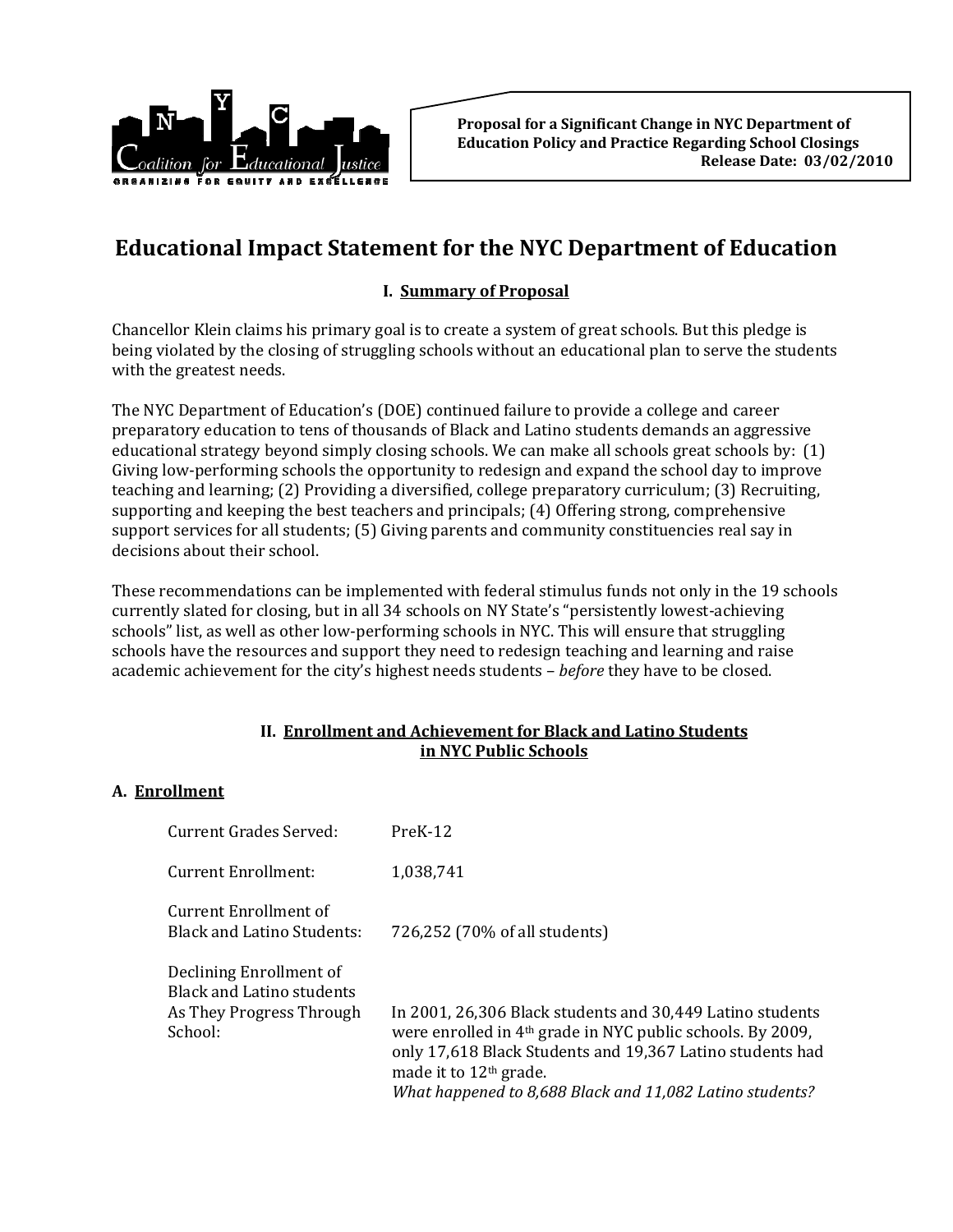# **B. School Performance**

| <b>English Language Arts</b><br>$(2008-09)$ :                       | Even with recent improvements in student test scores, barely<br>half of Black and Latino eighth-graders in New York City read<br>and write at state standards. The wide racial achievement<br>gap has barely been reduced since 2003.                                                                                                                                                                                                                                                                                                                        |
|---------------------------------------------------------------------|--------------------------------------------------------------------------------------------------------------------------------------------------------------------------------------------------------------------------------------------------------------------------------------------------------------------------------------------------------------------------------------------------------------------------------------------------------------------------------------------------------------------------------------------------------------|
| <b>NAEP Math</b><br>$(2003-09)$ :                                   | Fourth and eighth grade students' scores on the National<br>Assessment of Educational Progress have been flat since<br>2007. There has been no significant narrowing of the racial<br>achievement gap since 2003.                                                                                                                                                                                                                                                                                                                                            |
| Specialized High School<br>Admissions Test (SHSAT)<br>$(2009-10)$ : | Of the 5,261 students who received an offer to enroll in a<br>specialized high school in 2010, 6% were Black and 7% were<br>Latino. More than a decade after the city created a special<br>institute to prepare Black and Latino students for the SHSAT,<br>the percentage of these students accepted to specialized high<br>schools has declined. Enrollment of Black students in<br>prestigious city schools has dropped 10% during Mayor<br>Bloomberg's tenure.                                                                                           |
| <b>Advanced Placement</b><br>Exams (2008-09):                       | Only 4% of Black 12 <sup>th</sup> graders and 11% of Latino 12 <sup>th</sup> graders<br>scored a 3 on an AP exam in 2009 - compared to 4% of Black<br>and 14% of Latino 12 <sup>th</sup> graders in 2005. Among Black<br>graduating seniors who took an AP exam in 2009, 28%<br>scored 3 or higher - down from 33% in 2002. A 3 on AP<br>exams is the lowest score that carries college credit.                                                                                                                                                              |
| <b>SAT Scores</b><br>$(2005-09)$ :                                  | SAT scores for Black and Latino students have been falling<br>for the past five years. Black and Latino students' average<br>scores on the SAT Critical Reading and Math assessments put<br>them considerably below the 25% bracket for students in<br>private colleges, SUNY colleges, and most CUNY colleges. The<br>average Black student in NYC scored a 416 in Reading and a<br>413 in Math in 2009, but CUNY colleges require a 480 in<br>Reading and a 510 in Math to avoid remediation. The racial<br>gap in SAT scores has been growing since 2002. |
| <b>Regents Graduation</b><br>Rates (2007-08):                       | Less than a third of Black and Latino students graduate high<br>school in four years with a Regents diploma, which will soon<br>be the only valid diploma. Less than 17% of students earned<br>an Advanced Regents Diploma in 2008, and that percentage<br>has barely inched up since 2005. Many experts in college<br>preparedness define the Advanced Regents diploma or its<br>equivalent as the minimum indicator of college readiness.                                                                                                                  |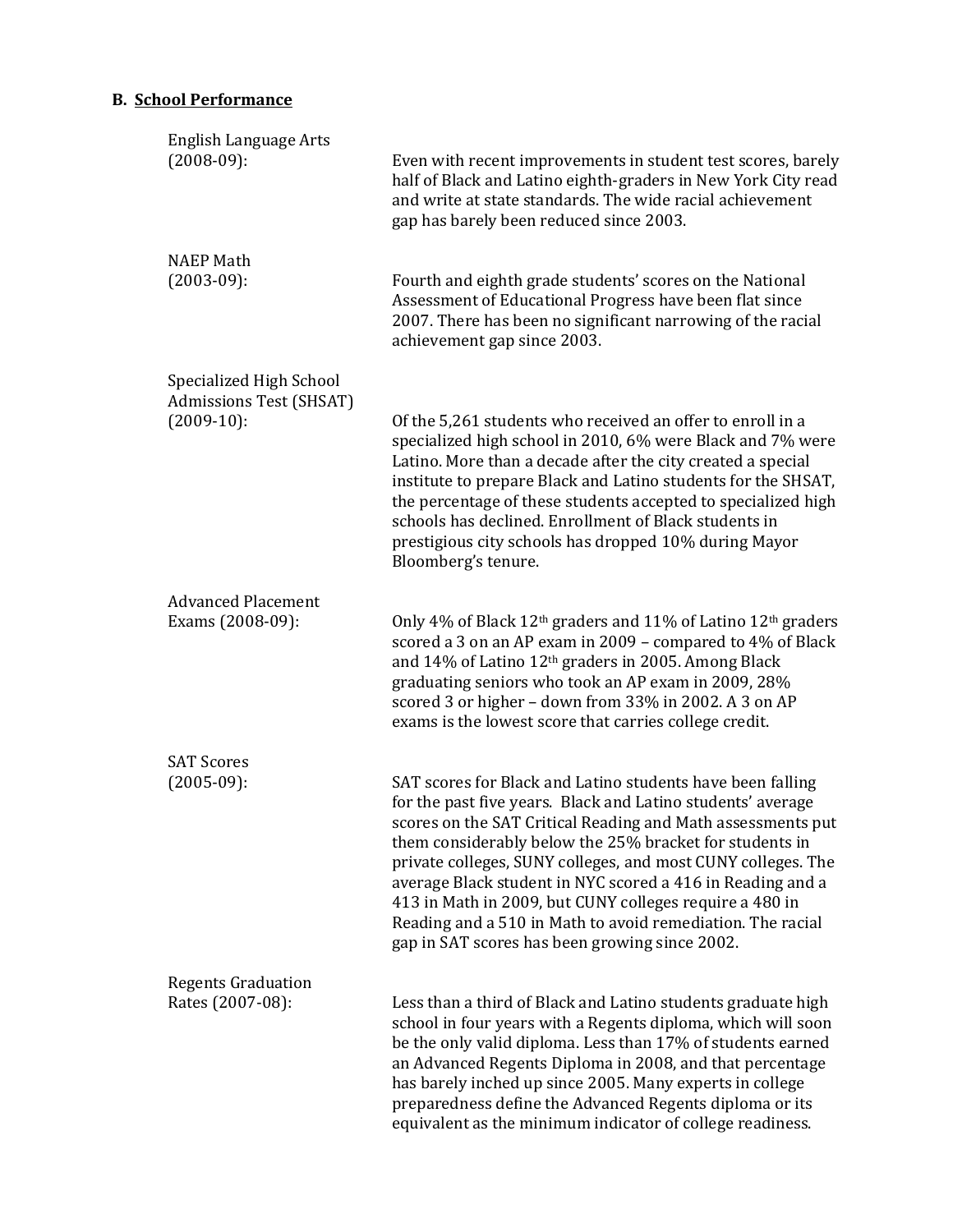CUNY Remediation

(2009): Three out of four NYC public school graduates who enter the City University of New York (CUNY) colleges must take and pass remedial courses before proceeding to credit‐bearing academic work.

#### **III. Proposed or Potential Actions the DOE Should Implement**

According to an Independent Budget Office analysis, most of the high schools currently scheduled for closure serve disproportionately large percentages of the highest-need students – special education students, English Language Learners, overage students, homeless students, and the lowest-income (free lunch) students. In recent years, the DOE's chief strategy for improving achievement among these students has been to close large high schools (91 under the current administration) and open new small schools in their place. That approach, however, has been increasingly criticized as ineffective. A 2009 study by the Consortium on Chicago School Research found that most students who transferred out of Chicago's closing schools re‐enrolled in schools that were also academically weak. A recent report by the New School's Center for NYC Affairs showed that replacing large, poorly‐performing high schools in NYC with smaller schools has led to lower attendance and graduation rates at other large high schools, as they struggle to accommodate an influx of high-needs students. This pattern is reflected in the current cohort of closing schools, several of which accepted large numbers of students from previously closed schools.

In their analyses of 27 large high schools closed since 2000, Jennifer Jennings and Aaron Pallas found that students who enroll at new small schools on large high school campuses are often quite different from the students who attended the large high schools they replaced. Students at these new small schools have higher 8th grade ELA and Math scores, and are less likely to be English Language Learners or in special education. Furthermore, a recent report by the UFT showed that the majority of charter schools educate a much smaller proportion of the lowest-income students, English Language Learners and special education students than surrounding neighborhood schools. In light of this evidence, the cycle of closing large schools may be simply displacing, shuttling, and eventually discarding the system's most needy students.

The DOE's public process that implements this cycle of school closings and openings has been deeply flawed. Parents and the public have not been provided with clear criteria for how closing schools are identified, and the DOE's own accountability measures provide conflicting information. Of the 20 schools originally scheduled for phase‐out in 2010, 13 received a Quality Review Report evaluation of Proficient last year. None of the schools were on the SURR list, and 4 were In Good Standing according to federal guidelines. Incredibly, two of those schools received performance bonuses last year for excellent progress. Despite the large populations of high-needs students in these schools, the DOE's Educational Impact Statements contain no information about what will be done to improve the education of the remaining students in the school, or to ensure that high-needs students are more effectively served in other schools without perpetuating the cycle of closures.

This lack of transparency has alienated parents who want a high quality education for their students. The DOE has made decisions about school closings and the creation of new schools to replace them without consultation with parents, students or the school community. And although the state's revised school governance legislation mandated public hearings for each closing school, the DOE disregarded the testimony of hundreds of people at those hearings as well as at the January 26th PEP meeting.